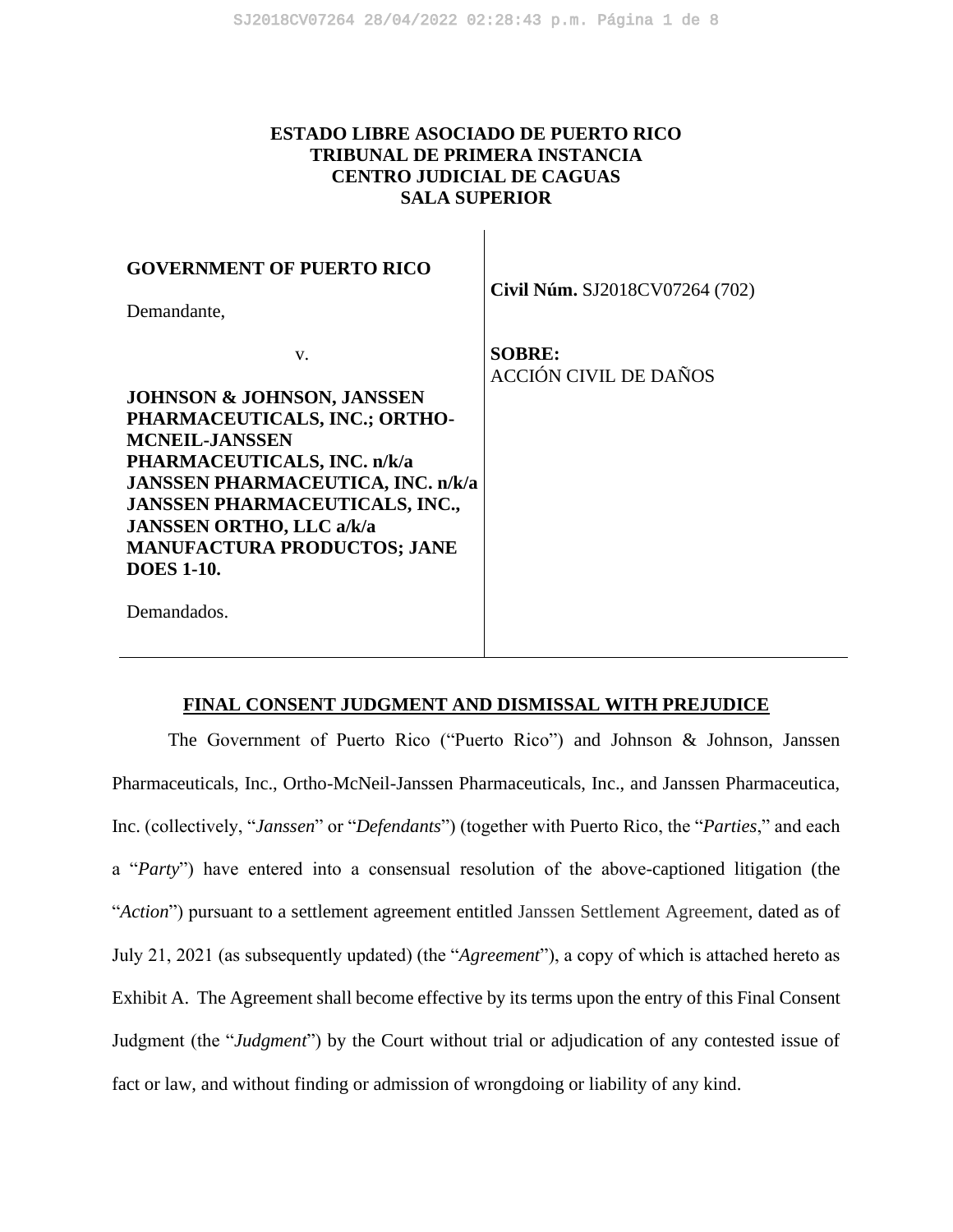## **RECITALS:**

1. Each Party warrants and represents that it engaged in arm's-length negotiations in good faith. In hereby executing the Agreement, the Parties intend to effect a good-faith settlement.

2. Puerto Rico has determined that the Agreement is in the public interest.

3. Janssen denies the allegations against it and that it has any liability whatsoever to Puerto Rico, its Subdivisions, and/or (a) any of Puerto Rico's or Subdivisions' departments, agencies, divisions, boards, commissions, districts, instrumentalities of any kind and attorneys, including its Attorney General and any person in his or her official capacity whether elected or appointed to serve any of the foregoing and any agency, person, or other entity claiming by or through any of the foregoing, (b) any public entities, public instrumentalities, public educational institutions, unincorporated districts, fire districts, irrigation districts, and other Special Districts, and (c) any person or entity acting in a *parens patriae*, sovereign, quasi-sovereign, private attorney general, *qui tam*, taxpayer, or other capacity seeking relief on behalf of or generally applicable to the general public.

4. The Parties recognize that the outcome of the Action is uncertain and a final resolution through the adversarial process likely will require protracted litigation.

5. The Parties agree to the entry of the injunctive relief terms pursuant to Exhibit P of the Agreement.

6. Therefore, without any admission of liability or wrongdoing by Janssen or any other Released Entities (as defined in the Agreement), the Parties now mutually consent to the entry of this Judgment and agree to dismissal of the claims with prejudice pursuant to the terms of the Agreement to avoid the delay, expense, inconvenience, and uncertainty of protracted litigation.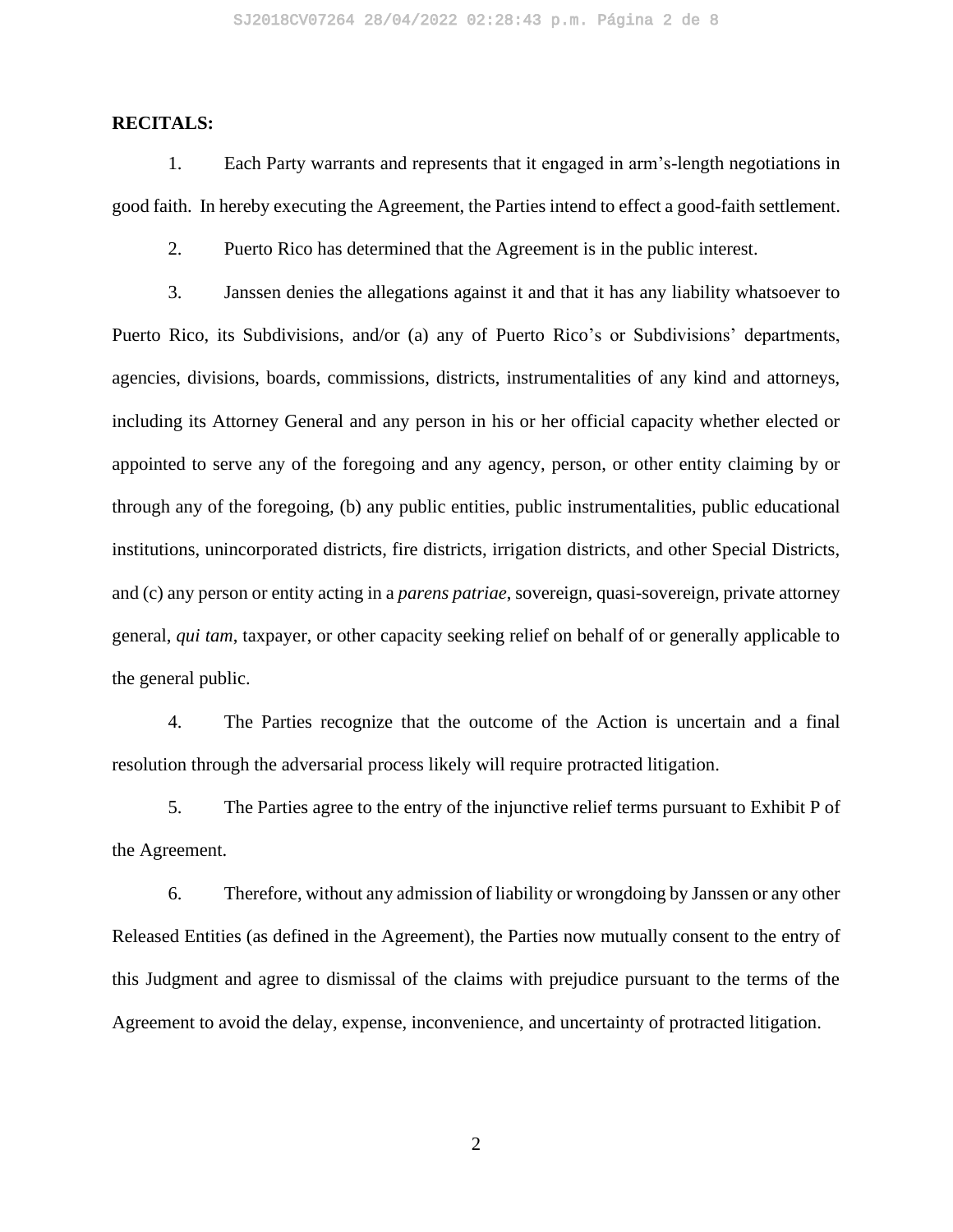## **NOW THEREFORE, IT IS HEREBY ORDERED, ADJUDGED AND DECREED THAT:**

In consideration of the mutual promises, terms, and conditions set forth in the Agreement, the adequacy of which is hereby acknowledged by all Parties, it is agreed by and between Defendants and Puerto Rico, and adjudicated by the Court, as follows:

1. The foregoing Recitals are incorporated herein and constitute an express term of this Judgment.

2. The Parties have entered into a full and final settlement of all Released Claims of Releasors against Janssen (including but not limited to Puerto Rico) and the Released Entities pursuant to the terms and conditions set forth in the Agreement.

3. The "Definitions" set forth in Section I of the Agreement are incorporated by reference into this Judgment. Puerto Rico is a "Settling State" within the meaning of the Agreement. Unless otherwise defined herein, capitalized terms in this Judgment shall have the same meaning given to them in the Agreement.

4. The Parties agree that the Court has jurisdiction over the subject matter of the Action and over the Parties with respect to the Action and this Judgment. This Judgment shall not be construed or used as a waiver of any jurisdictional defense Janssen or any other Released Entity may raise in any other proceeding.

5. The Court finds that the Agreement was entered into in good faith.

6. The Court finds that entry of this Judgment is in the public interest and reflects a negotiated settlement agreed to by the Parties. The Action is dismissed with prejudice, subject to a retention of jurisdiction by the Court as provided herein and in the Agreement.

7. By this Judgment, the Agreement is hereby approved by the Court, and the Court hereby adopts the Agreement's terms as its own determination of this matter and the Parties' respective rights and obligations.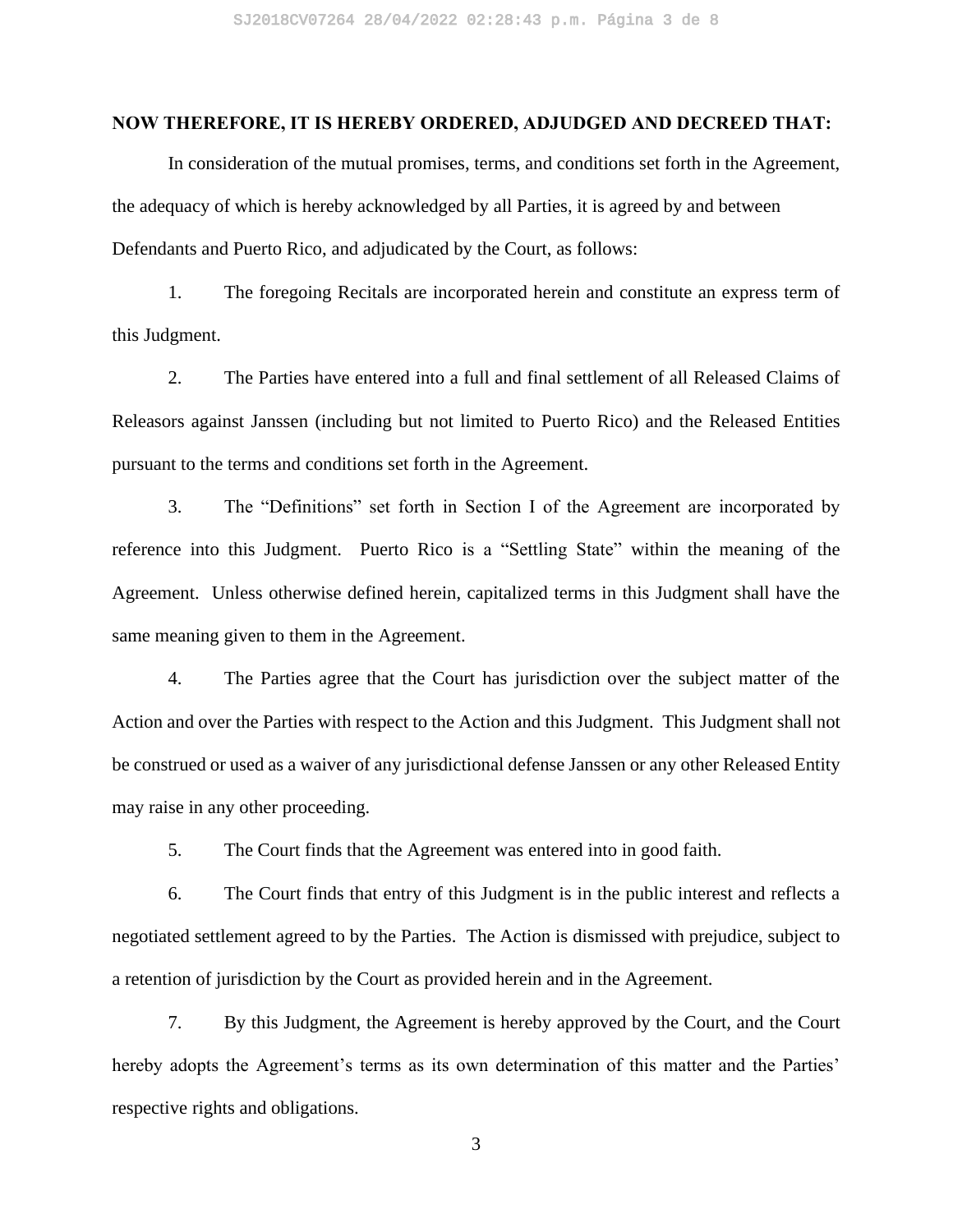SJ2018CV07264 28/04/2022 02:28:43 p.m. Página 4 de 8

8. The Court shall have authority to resolve disputes identified in Section XII.F.2 of

the Agreement, governed by the rules and procedures of the Court.

9. The Parties have satisfied the Condition to Effectiveness of Agreement set forth in

Section VIII of the Agreement and the Release set forth in Sections IV.A, D, and E of the

Agreement, as follows:

- a. The Attorney General of Puerto Rico exercised the fullest extent of his or her powers to release Janssen and all other Released Entities from all Released Claims pursuant to the release attached hereto as Exhibit B (the "*Release*").
- b. Janssen has determined that there is sufficient State participation and sufficient resolution of the Claims of the Litigating Subdivisions in the Settling States to proceed with the Agreement.
- c. The Settlement Participation Form for each Initial Participating Subdivision in Puerto Rico has been delivered to Janssen. As stated in the Settlement Participation Form, and for the avoidance of doubt, nothing in the Settlement Participation Form executed by the Participating Subdivisions is intended to modify in any way the terms of the Agreement to which the Participating Subdivisions agree. As stated in the Settlement Participation Form, to the extent the executed version of the Settlement Participation Form differs from the Agreement in any respect, the Agreement controls.
- d. Pursuant to the Settlement Participation Form, each Participating Subdivision in Puerto Rico is dismissing with prejudice any Released Claims that it has filed against Janssen and the Released Entities.

10. Release. The Parties acknowledge that the Release, which is incorporated by reference herein, is an integral part of this Judgment. Pursuant to the Agreement and the Release and without limitation and to the maximum extent of the power of Puerto Rico's Attorney General, Janssen and the other Released Entities are, as of the Effective Date, hereby released from any and all Released Claims of (a) Puerto Rico and its Participating Subdivisions and any of their departments, agencies, divisions, boards, commissions, Subdivisions, districts, instrumentalities of any kind and attorneys, including Puerto Rico's Attorney General, and any person in his or her official capacity whether elected or appointed to serve any of the foregoing, and any agency,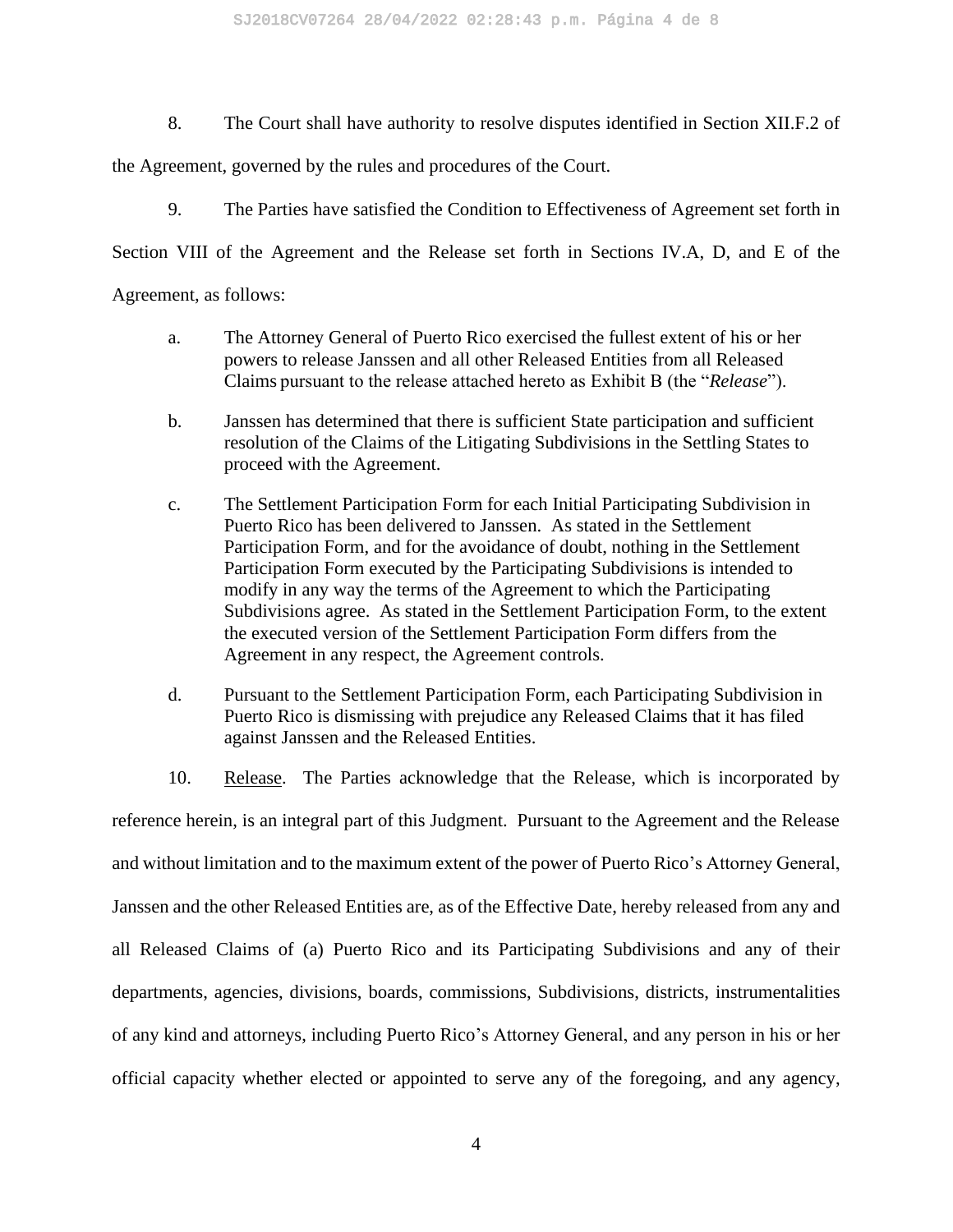person, or other entity claiming by or through any of the foregoing, (b) any public entities, public instrumentalities, public educational institutions, unincorporated districts, fire districts, irrigation districts, water districts, law enforcement districts, emergency services districts, school districts, hospital districts and other Special Districts in Puerto Rico, and (c) any person or entity acting in a *parens patriae*, sovereign, quasi-sovereign, private attorney general, *qui tam*, taxpayer, or other capacity seeking relief on behalf of or generally applicable to the general public with respect to Puerto Rico or any Subdivision in Puerto Rico, whether or not any of them participate in the Agreement. Pursuant to the Agreement and the Release and to the maximum extent of Puerto Rico's power, Janssen and the other Released Entities are, as of the Effective Date, hereby released from any and all Released Claims of (1) Puerto Rico, (2) all past and present executive departments, state agencies, divisions, boards, commissions and instrumentalities with the regulatory authority to enforce state and federal controlled substances acts, (3) any of Puerto Rico's past and present executive departments, agencies, divisions, boards, commissions and instrumentalities that have the authority to bring Claims related to Covered Conduct seeking money (including abatement and/or remediation) or revocation of a pharmaceutical distribution license, and (4) any Participating Subdivision. For the purposes of clause (3) above, executive departments, agencies, divisions, boards, commissions, and instrumentalities are those that are under the executive authority or direct control of the Puerto Rico's Governor. Further, the provisions set forth in Section IV of the Agreement are incorporated by reference into this Judgment as if fully set forth herein. The Parties acknowledge, and the Court finds, that those provisions are an integral part of the Agreement and this Judgment, and shall govern the rights and obligations of all participants in the settlement. Any modification of those rights and obligations may be made based only on a writing signed by all affected parties and approved by the Court.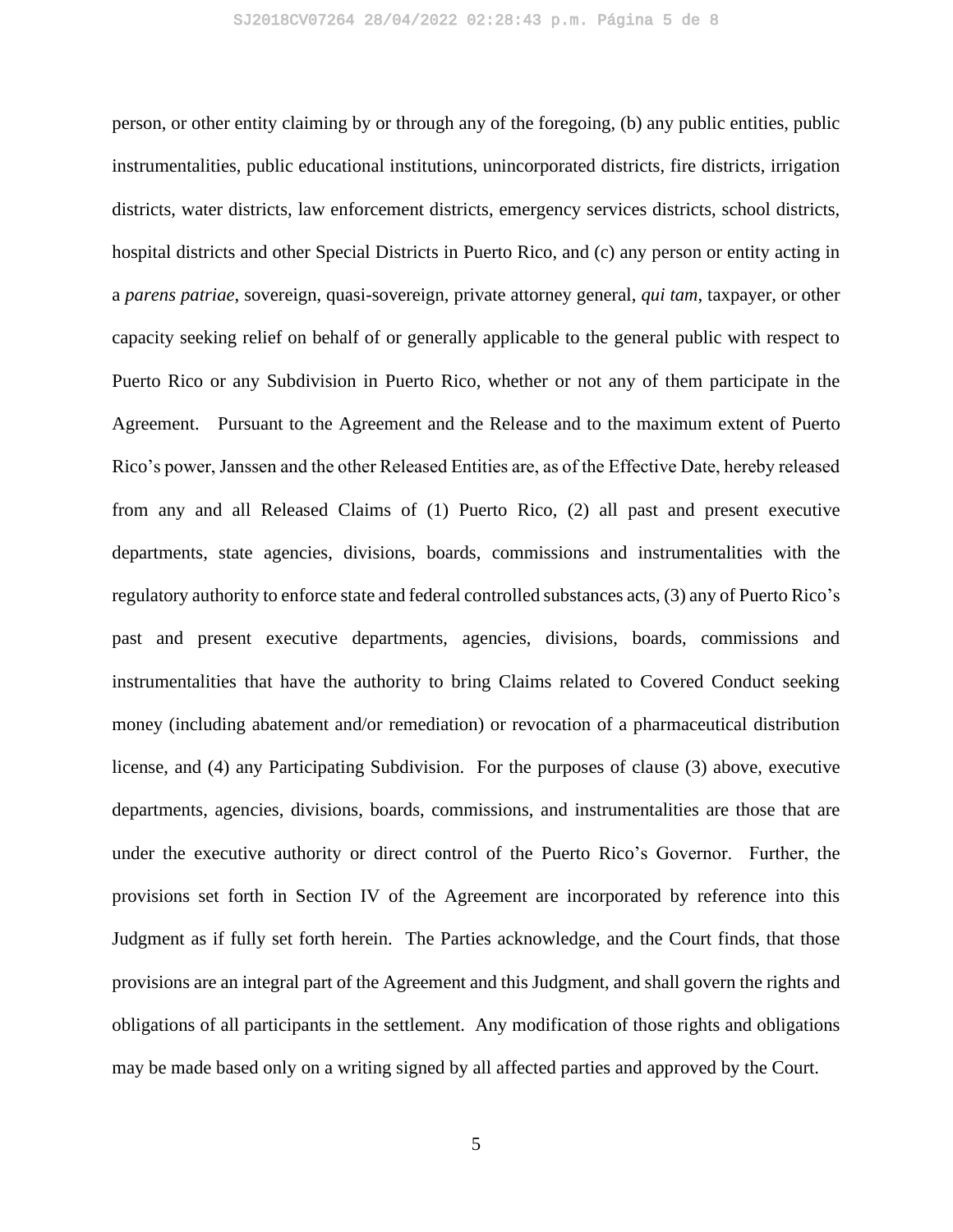11. Release of Unknown Claims. Puerto Rico expressly waives, releases, and forever discharges any and all provisions, rights, and benefits conferred by any law of any state or territory of the United States or other jurisdiction, or principle of common law, which is similar, comparable, or equivalent to § 1542 of the California Civil Code, which reads:

> **General Release; extent.** A general release does not extend to claims that the creditor or releasing party does not know or suspect to exist in his or her favor at the time of executing the release that, if known by him or her, would have materially affected his or her settlement with the debtor or released party.

12. Puerto Rico may hereafter discover facts other than or different from those which it knows, believes, or assumes to be true with respect to the Released Claims, but Puerto Rico expressly waived and fully, finally, and forever settled, released and discharged, through the Agreement and Release, any and all Released Claims that may exist as of the Effective Date but which Puerto Rico does not know or suspect to exist, whether through ignorance, oversight, error, negligence or through no fault whatsoever, and which, if known, would have materially affected Puerto Rico's decision to enter into the Agreement.

13. Costs and Fees. The Parties will bear their own costs and attorneys' fees except as otherwise provided in the Agreement.

14. No Admission of Liability. Defendants are consenting to this Judgment solely for the purpose of effectuating the Agreement, and nothing contained herein may be taken as or construed to be an admission or concession of any violation of law, rule, or regulation, or of any other matter of fact or law, or of any liability or wrongdoing, all of which Defendants expressly deny. No Defendant or Released Entity admits that it caused or contributed to any public nuisance, and no Defendant or Released Entity admits any wrongdoing that was or could have been alleged by Puerto Rico, its Participating Subdivisions and/or Participating Special Districts, or any other person or entity. No part of this Judgment shall constitute evidence of any liability, fault, or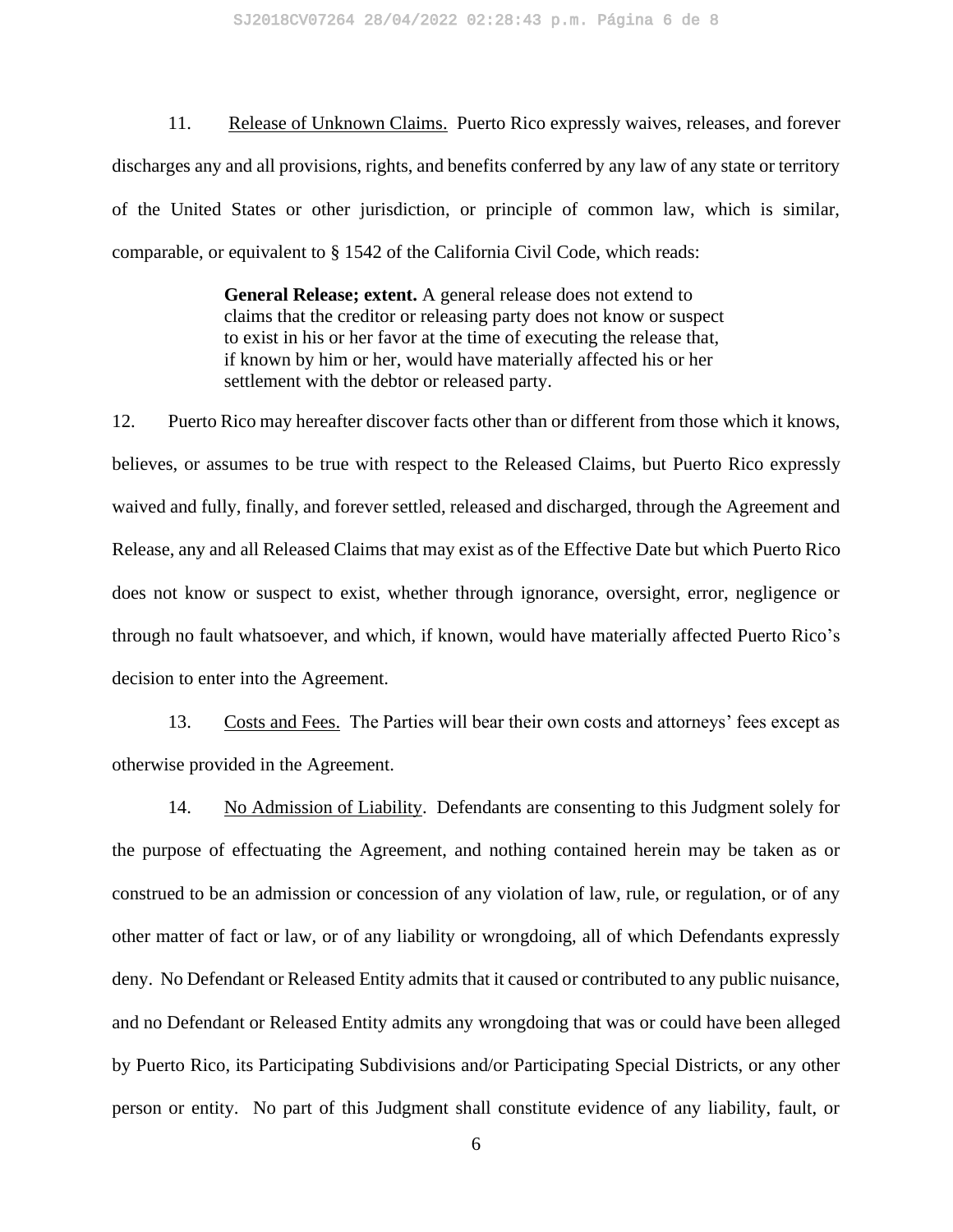wrongdoing by Defendants or any other Released Entity. The Parties acknowledge that payments made under the Agreement are not a fine, penalty, or payment in lieu thereof and are properly characterized as described in Section VI.F of the Agreement.

15. No Waiver. This Judgment is entered based on the Agreement without trial or adjudication of any contested issue of fact or law or finding of liability of any kind. This Judgment shall not be construed or used as a waiver of Janssen's right, or any other Released Entity's right, to defend itself from, or make any arguments in, any other regulatory, governmental, private individual, or class claims or suits relating to the subject matter or terms of this Judgment. Notwithstanding the foregoing, Puerto Rico may enforce the terms of this Judgment as expressly provided in the Agreement.

16. No Private Right of Action. This Judgment is not intended for use by any third party for any purpose, including submission to any court for any purpose, except pursuant to Section XII.A of the Agreement. Except as expressly provided in the Agreement, no portion of the Agreement or this Judgment shall provide any rights to, or be enforceable by, any person or entity that is not a Settling State or Released Entity. Puerto Rico shall allow Participating Subdivisions in Puerto Rico to notify it of any perceived violations of the Agreement or this Judgment. No Settling State, including Puerto Rico, may assign or otherwise convey any right to enforce any provision of the Agreement.

17. Admissibility. It is the intent of the Parties that this Judgment not be admissible in other cases against Defendants or binding on Defendants in any respect other than in connection with the enforcement of this Judgment or the Agreement. For the avoidance of doubt, nothing herein shall prohibit Defendants from entering this Judgment or the Agreement into evidence in